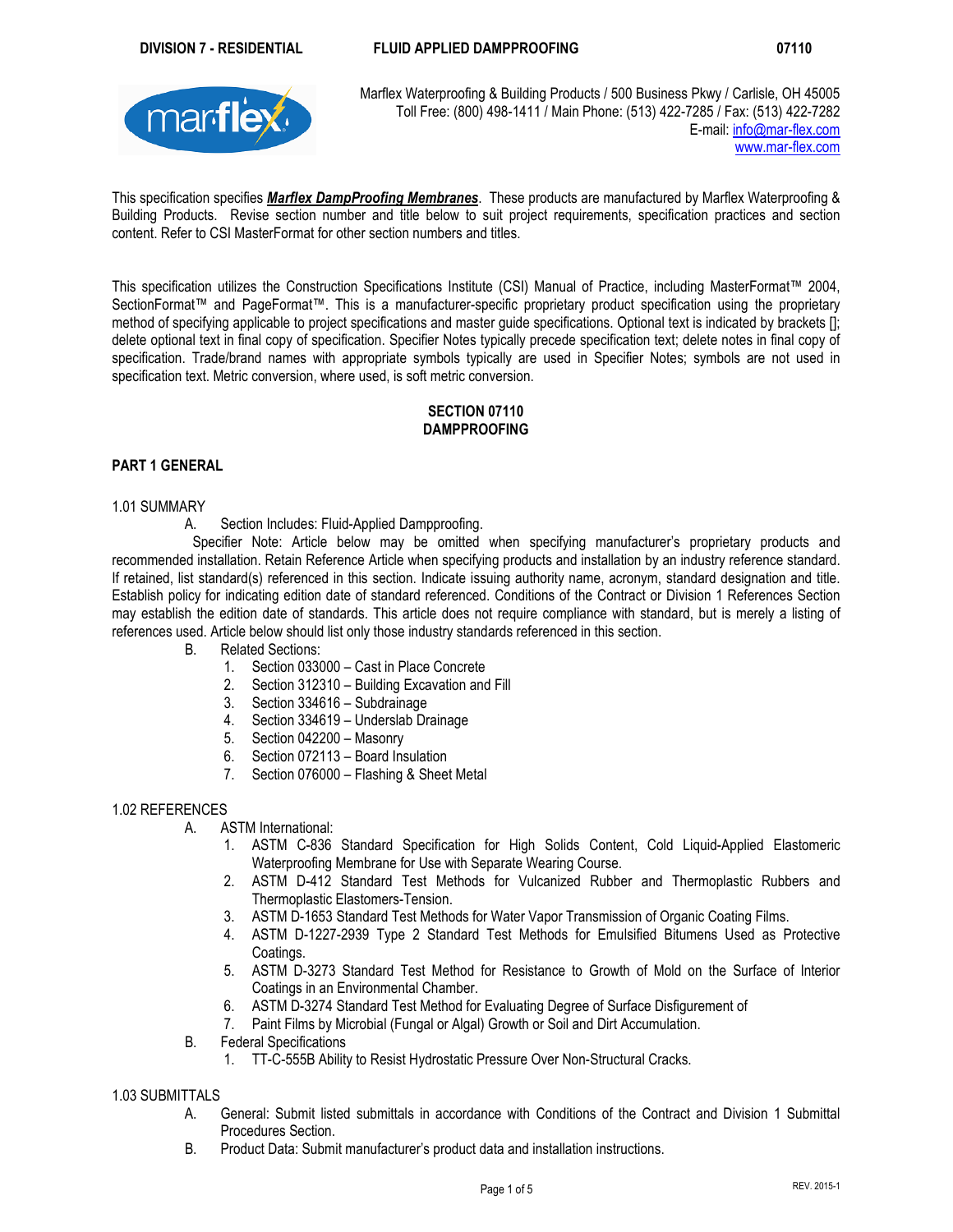- C. Quality Assurance/Control Submittals: Submit the following:
	- 1. Certificates: Submit certificate that applicator complies with requirements of this section.

Specifier Note: Article below should include prerequisites, standards, limitations and criteria that establish an overall level of quality for products and workmanship for this section. Coordinate article below with Division 1 Quality Assurance Section.

### 1.04 QUALITY ASSURANCE

Specifier Note: Paragraph below should list obligations for compliance with specific code requirements particular to this section. General statements to comply with a particular code are typically addressed in Conditions of the Contract and Division 1 Regulatory Requirements Section. Repetitive statements should be avoided.

- A. Applicator Qualifications: Utilize an applicator trained and approved by the waterproofing manufacturer.
- B. Regulatory Requirements and Approvals: Comply with requirements of the following:
	- 1. ICC Evaluation Services, Inc. (ICC)
		- a. Legacy Report NER-656.

Specifier Note: Article below should include special and unique requirements. Coordinate article below with Division 1 Product Requirements Section.

### 1.05 DELIVERY, STORAGE & HANDLING

- A. General: Comply with Division 1 Product Requirement Section.
- B. Delivery: Deliver materials in manufacturer's original, unopened, undamaged containers with identification labels intact.
- C. Storage and Protection: Store materials protected from exposure to harmful environmental conditions and at temperature and humidity conditions recommended by the manufacturer.

## 1.06 PROJECT/SITE CONDITIONS

A. Environmental Requirements: Comply with application temperature range of 0-150°F (-18 - 66° C) for Solvent-Based product and 0-130°F (-18 - 55°C) for Water-Based product.

#### 1.07 WARRANTY

A. Manufacturer's Material Only One Year Warranty available.

#### **PART 2 PRODUCTS**

Specifier Note: Retain article below for proprietary method specification. Add product attributes, performance characteristics, material standards, and descriptions as applicable. Use of such phrases as "or equal" or "or approved equal" or similar phrases may cause ambiguity in specifications. Such phrases require verification (procedural, legal and regulatory) and assignment of responsibility for determining "or equal" products.

#### 2.01 DAMPPROOFING

Specifier Note: Paragraph below is an addition to CSI SectionFormat. Retain or delete paragraph below per project requirements and specifier's practice.

- A. Manufacturer: Marflex Waterproofing & Building Products
	- 1. Contact: 500 Business Pkwy, Carlisle, OH 45005; Telephone: (800) 498-1411, (513) 422-7285; Fax: (513) 422-7282
	- 2. E-mail: info@mar-flex.com; Website: www.Mar-flex.com
- B. Proprietary Products/Systems. Should be purchased through an authorized dealer of Marflex products.
- C. Fluid-Applied Dampproofing and related products, including the following:
	- 1. Marflex DampProofing Membrane
		- a. Material: WB Emulsion, SB Heavy Body Cutback Asphalt
		- b. Color: Black
		- c. Total Solids Average: WB 55-60%, SB 63%
		- d. Application Method: [Spray] [Brush] [Roll].
		- e. Coverage Rate: 2-gal/100 ft² (0.82 L/m2).
		- f. Dry Film Thickness: 20 mil (0.5 mm) min.
		- g. Total Cure Time: 24 hours.
		- h. Weight/Gallon: 7.6 lb (3.4 kg).
		- i. Elongation at 70°F (21°C), Minimum: 180%.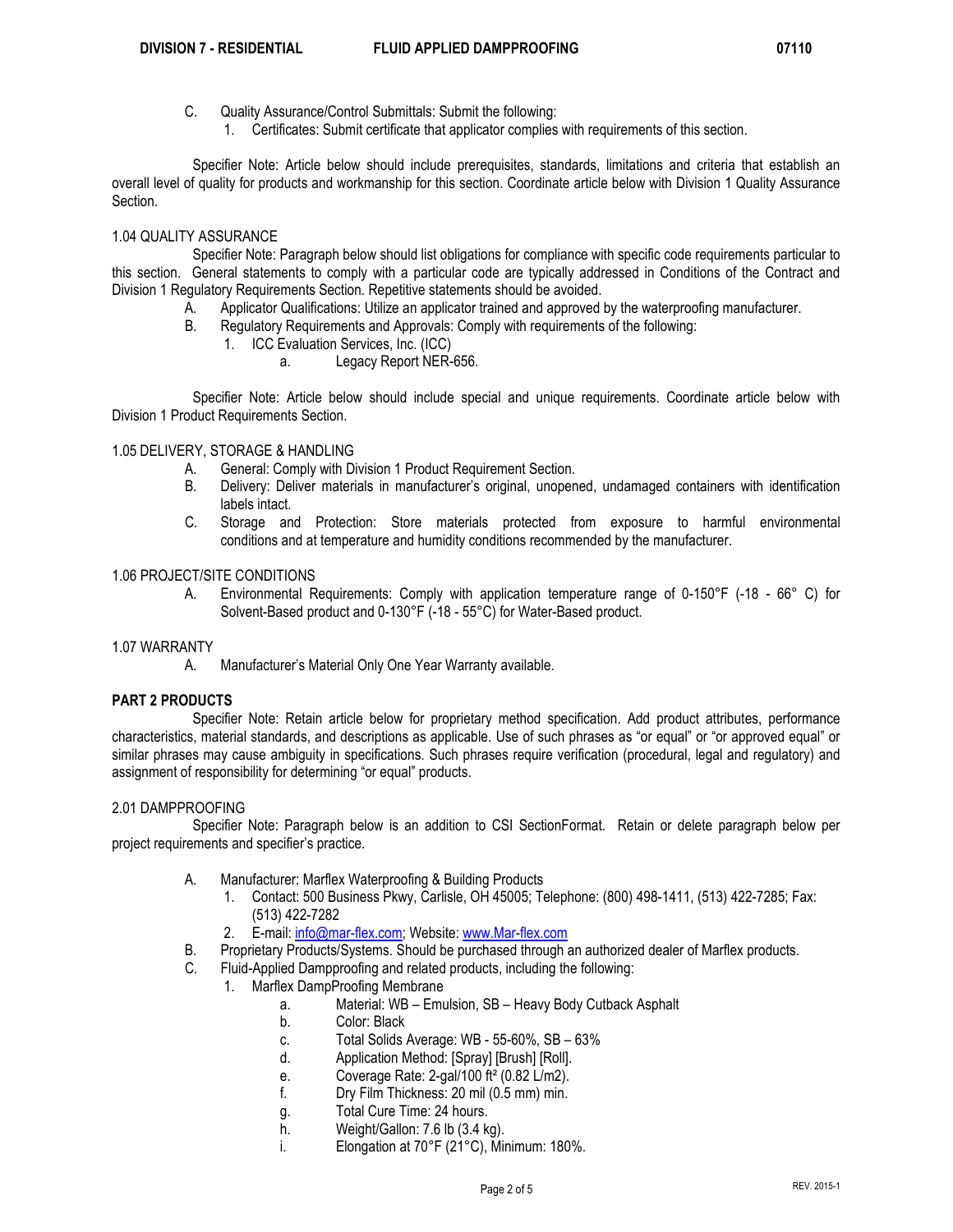## **DIVISION 7 - RESIDENTIAL FLUID APPLIED DAMPPROOFING 07110**

- j. Tensile Strength (ASTM D-412): 32 psi (220 kPa) min.
- k. Application Temperature Range: WB 20-130°F, SB 0 150°F
- Ability to Stay in Place (ASTM C-836): 30 mils.
- m. Durability and Surface Disfigurement Due To Microbial Growth (ASTM D-3273, ASTM D-3274): None.
- n. Water Vapor Transmission (ASTM D-1653): 0.42 perms.
- o. Water Solubility (ASTM D-2939):
	- i. Blistering: None.
	- ii. Re-emulsification: None.
- p. Ability to Resist Hydrostatic Pressure (Federal Specification TT-C-555B):
	- i. Water Leaks: None
	- ii. Weight Gain: 1.0 oz.

Specifier Note: Edit Article below to suit project requirements. If substitutions are permitted, edit text below. Add text to refer to Division 1 Project Requirements (Product Substitutions Procedures) Section.

## 2.02 PRODUCT SUBSTITUTIONS

A. Substitutions: No substitutions permitted.

# 2.03 ACCESSORY MATERIALS

A. Provide proprietary accessory materials, including the following:

Specifier Note: Specify mastic below to patch cracks, voids and holes in the concrete or masonry walls, which are to receive dampproofing coating. Mar-flex Mastic's are made of fiberated, trowel grade, asphalt-based mastic, which is fortified with Bio fiber. These materials adhere tightly to form a strong, flexible bond. They may be used in any weather conditions, including applying to damp or cold surfaces, for patching tie holes and honeycombed areas in both rough and smooth masonry surfaces.

- 1. Marflex's 362 Mastic:
	- a. Material: Plastic or resin material compatible with the waterproofing membrane.

Specifier Note: For horizontal application, specify drainage material to remove drainage water.

- 2. Marflex's 6" or 12″ Geo Drain Tile
- 3. Marflex's 6" or 12" Connectors

# **PART 3 EXECUTION**

Specifier Note: Article below is an addition to the CSI SectionFormat. Revise article below to suit project requirements and specifier's practice.

# 3.01 MANUFACTURER'S INSTRUCTIONS

A. Comply with the instructions and recommendations of the waterproofing manufacturer.

# 3.02 EXAMINATION

- A. Site Verification of Conditions:
	- 1. Verify that site conditions are acceptable for application of the dampproofing material.
	- 2. Do not proceed with application until unacceptable conditions are corrected.

## 3.03 PREPARATION

- A. Surface Preparation:
	- 1. Ensure that the surfaces to receive dampproofing are structurally sound and free of moisture, dust, mud, loose mortar, fins, metal projections or any substances that would be detrimental to the bonding of the material to the surface.
	- 2. Remove wall ties.
	- Patch cracks, voids and holes with nonshrink grout or mastic.

Specifier Note: Coordinate article below with manufacturer's recommended application requirements.

## 3.04 APPLICATION

- A. Spray apply a uniform coat of dampproofing material to entire wall area. Obtain a seamless coating with a minimum dry film thickness of 20 mil (0.5 mm).
- B. Allow material to cure for 24 hours before placing any backfill against the wall.
- C. Follow the current installation instructions.

Specifier Note: Delete article below if not applicable to project.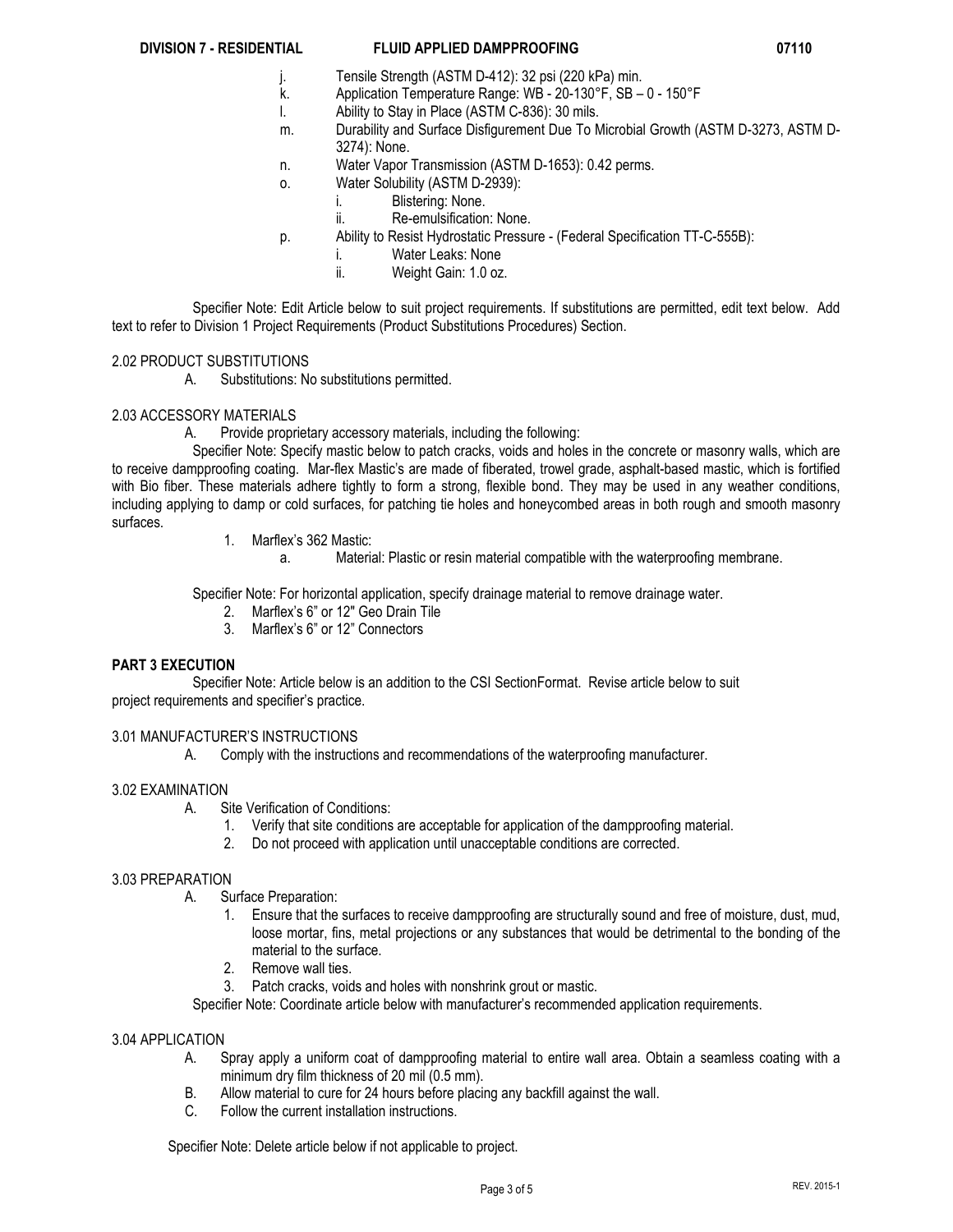# 3.05 INSULATING/DRAINAGE PANEL INSTALLATION

Specifier Note: Edit, retain or delete paragraphs below to comply with project requirements and specifier practices.

- When using the Drain & Dry begin installation of panels after membrane has been applied. Place and secure drainage panels to substrate according to manufacturer's current written instructions.
	- 1. Install panels from top of footing extending to finish grade level. When Drain & Dry is to be stacked, maintain a factory-equivalent edge at all seams to ensure proper fit and drainage channel alignment.
	- 2. Secure Drain & Dry to the wall using powder actuated mechanical fasteners. Install top fasteners within 4" (102 mm) of the tops of each panel.
	- 3. If the board overlaps the membrane once you have reached the grade line, a utility knife or similar tool can be used to cut the boards to the correct height.
- B. When using ShockWave, install after membrane has been applied. Place and secure to substrate according to manufacturer's current written instructions.
	- 1. While the membrane is still tacky, starting at a corner with the filter fabric side facing out-ward, install the ShockWave Drainage Board horizontally over the sprayed sections of the wall. The boards should be placed side by side, extending from the top of the footers to finished grade.
	- 2. Apply uniform pressure to the board throughout the surface area, not just the edges and corners. Note: If boards are stacked, maintain a factory-equivalent edge at all seams to ensure proper fit and drainage channel alignment. Using a Geo Clip, secure the ShockWave to the wall at corners and seems.
	- 3. When securing the ShockWave at the top of the boards, place a Geo Clip at each corner making sure that at least two prongs from the Geo Clip is placed in each board. When securing the ShockWave at the seems, place a Geo Clip in the middle of the boards making sure that there is one prong in each board.
	- 4. Once the Geo Clips are in place install them using a powder actuated mechanical fastener or concrete nail.
	- 5. If the board overlaps the membrane once you have reached the grade line, a utility knife or similar tool can be used to cut the boards to the correct height.
- C. When using Geo-Mat Plus, install after membrane has been applied. Place and secure to substrate according to manufacturer's current written instructions.
	- 1. While the membrane is still tacky, begin installation at a corner. Install horizontally against the waterproofing membrane with the polypropylene geotextile mat side facing out-ward.
	- 2. Install panels from top of footing extending to finish grade level. If there is overlapping off the membrane once you have reached the grade line, a utility knife or similar tool can be used to cut the rolls to the correct height.
	- 3. For good adherence, apply uniform pressure throughout the surface area, not just the edges and corners.
- D. When using the "C" Drains, Type I or Type II, install after membrane has been applied. Place and secure to substrate according to manufacturer's current written instructions.
	- 1. While the membrane is still tacky, begin installation at a corner. Install horizontally against the waterproofing membrane with the non-woven filter fabric side facing out-ward.
	- 2. Install panels from top of footing extending to finish grade level. If there is overlapping off the membrane once you have reached the grade line, a utility knife or similar tool can be used to cut the rolls to the correct height.
	- 3. For good adherence, apply uniform pressure throughout the surface area, not just the edges and corners.
	- 4. When two edges come together from two separate pieces, overlap the dimples to create a continuous coverage of the wall.
	- 5. If needed, secure the panels to the wall using a powder actuated mechanical fastener or concrete nail.
	- 6. If board overlaps the membrane once you have reached the grade line, a utility knife or similar tool can be used to cut the boards to the correct height.
- E. When using NeoFoam, install after membrane has been applied. Place and secure drainage panels to substrate according to manufacturer's current written instructions.
	- 1. The boards should be placed side by side, extending from the top of the footers to finished grade with the metallic side of the board facing you. Boards must be installed with drainage channels in a vertical position in order to maintain drainage flow. Note: Boards with the shiplap edges should be fitted together to ensure a tight fit.
	- 2. If needed, secure NeoFoam to the wall using powder actuated mechanical fasteners. Install top fasteners within 4" (102 mm) of the tops of each panel.
	- 3. If board overlaps the membrane once you have reached the grade line, a utility knife or similar tool can be used to cut the boards to the correct height.